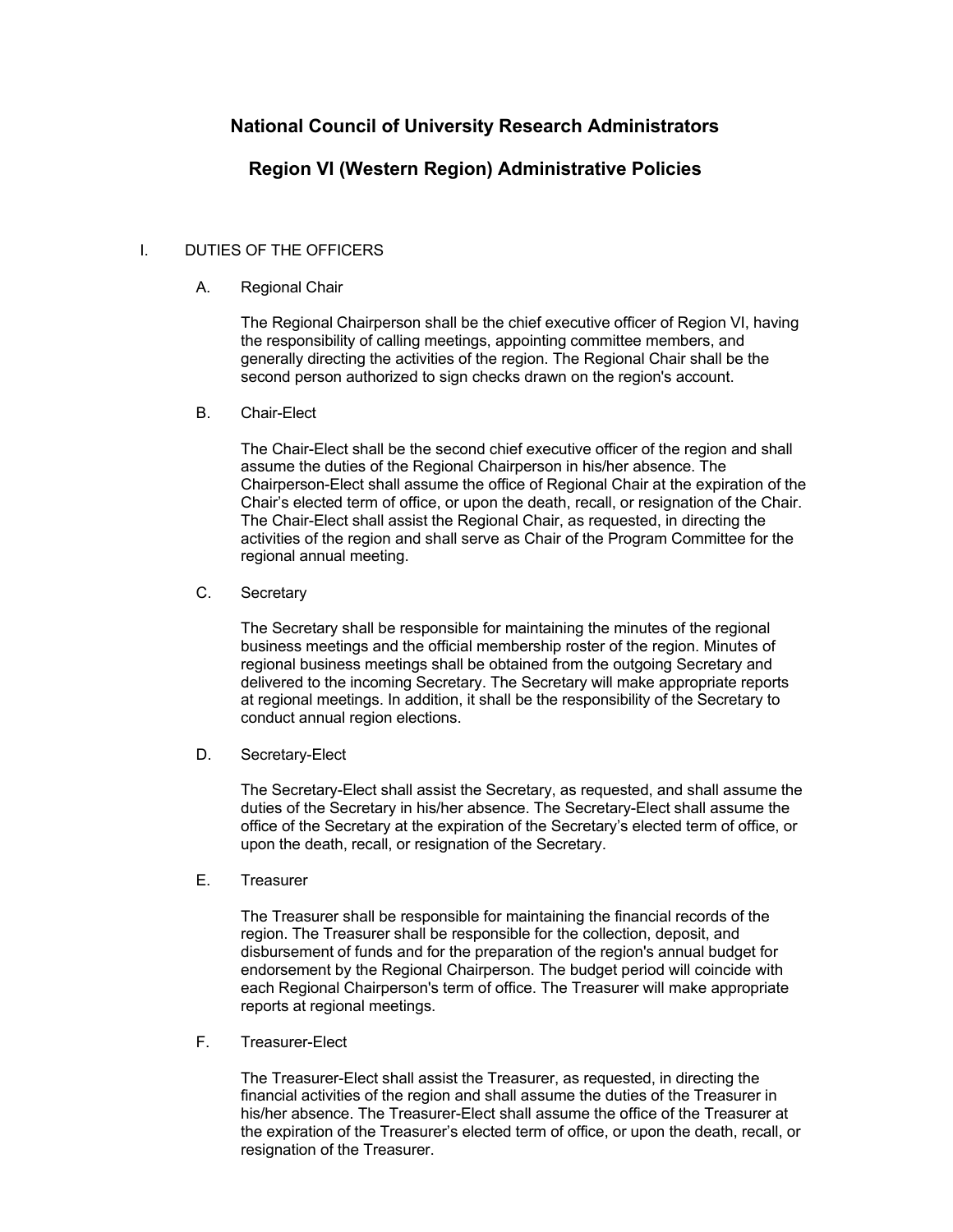### II. REGIONAL COMMITTEES

#### A. Regional Advisory Committee

The Regional Advisory Committee shall consist of eleven members in good standing of the Region. The Regional Chair shall serve as Chair of the Regional Advisory Committee. Every year, one member will be elected by the Region membership and one member will be appointed by the Region Chair. All members will serve two-year terms beginning January 1. Members are eligible for reappointment or re-election to successive terms without restriction. If an elected member is unable to complete the full term of office, the Chair may appoint a member for the remainder of the term, with the concurrence of a majority of the Regional Advisory Committee.

Committee membership includes:

- 1. Current Regional Chair (Regional Advisory Committee Chair)
- 2. Chair-elect (ex-officio, non-voting)
- 3. Immediate Past Chair
- 4. Current Secretary
- 5. Current Treasurer
- 6. Secretary-elect (ex-officio, non-voting)
- 7. Treasurer-elect (ex-officio, non-voting)
- 8. Two Elected Members (one elected each year)
- 9. Two Members Appointed by the Chair (one appointed each year)
- B. Awards Committee

The Awards Committee shall consist of at least four individuals who are active Regional members: a present member of the Region VI Regional Advisory Committee; a past member of the Region VI Regional Advisory Committee or a past Regional Office or past Regional Awards Committee member; a research administrator with less than three years experience; and up to two members-atlarge.

C. Nominating Committee

The Nominating Committee for Regional offices and Regional Advisory Committee members shall consist of three members of the Region in good standing who shall be appointed by the Chair by April 1 of each year. The Chair may choose to ask the Nominating Committee to serve a two-year term.

D. Ad hoc Committees

The Chair shall be free to appoint members of the Region in good standing to ad hoc Committees as may be needed from time to time to serve Regional functions.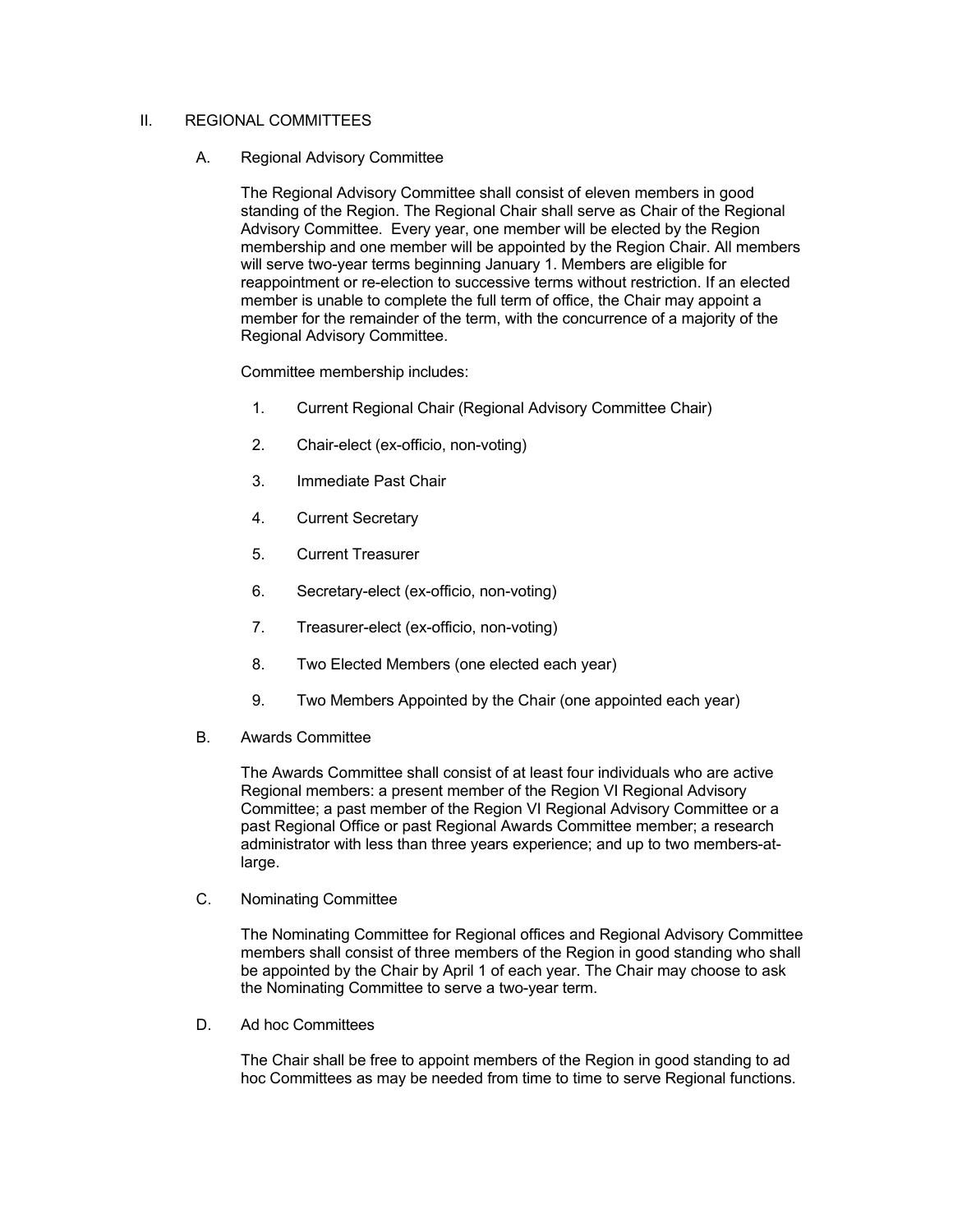## III. WEB SITE GUIDELINES (OCTOBER 21, 1996)

- A. These guidelines are consistent with, and intended to be complementary to those established for the National web site. Under the national guidelines, the Region VI Chair carries the responsibility for the Region VI Web site.
- B. Overall Guidelines
	- 1. The Region VI Web site should be an open resource to the overall community.
	- 2. The Region VI Web site should not include information used as a revenue resource by the National or Regional offices without specific approval. This includes advertisements (including national job postings), membership mailing lists, and brochures that are sold for a fee.
	- 3. Links from the Web site to commercial entities that provide useful information to NCURA members are encouraged. Such links will be provided at no cost.
	- 4. Any opinions that may be construed as being the opinion of NCURA should not be included on the Region VI Web site, unless specifically approved by the Regional Chair and the NCURA Executive Committee.
	- 5. Personal opinions should not be included on the Region VI Web site unless authorized by the President of NCURA.
	- 6. Permission shall be obtained for the use of materials on the Region VI Web site that are developed by others and not currently available on an open web site. This includes written material developed by other professional organizations, whether or not it has been copyrighted, and program, conference, or teaching materials, etc. prepared by individuals. When such items are included, they should be accompanied by a notice stating that it is being used with permission.
	- 7. The Region VI Web site may be used in conjunction with the Region VI Listserv as a vehicle to call for nominations for office, distribute information on candidates, and conduct elections, including the distribution and return of an electronic ballot in conformance with NCURA National practices.
- C. Responsibility and Authority for Region VI Web Site Updates

It is difficult, if not impossible, for one person to keep up with all of the changes that are occurring in the region and ensure that appropriate changes are made to the Region VI Web site. It is advisable, therefore, to divide the Region VI Web site into sections and designate a Content Manager to be responsible for the content of a particular section. The Content Manager will be responsible for making changes and keeping the section up-to-date, accurate, and useful to the community. The Content Manager will not make any changes directly to the Region VI Web site, but rather will relay any changes to the Region VI Webmaster. The Region VI Webmaster will be responsible for programming the changes and adding them to the Region VI Web site in a timely manner. The Region VI Webmaster will not make any changes to the web site except when authorized by the Content Manager.